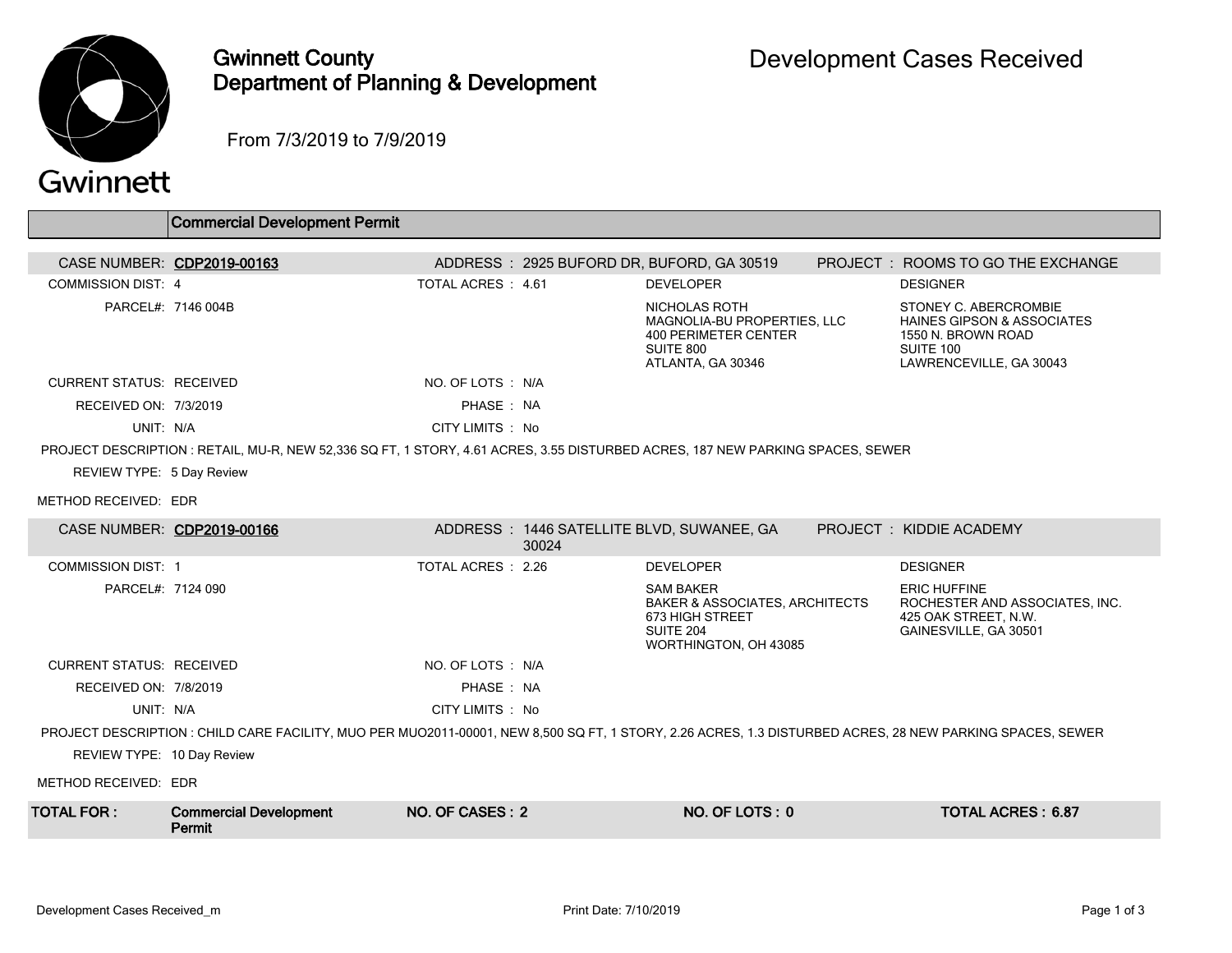|                                 | Concept Plan                                                                                                                      |                      |                      |                                                                                                             |                                                                                                                                                                           |
|---------------------------------|-----------------------------------------------------------------------------------------------------------------------------------|----------------------|----------------------|-------------------------------------------------------------------------------------------------------------|---------------------------------------------------------------------------------------------------------------------------------------------------------------------------|
| CASE NUMBER: CPL2019-00018      |                                                                                                                                   |                      |                      | ADDRESS: MACKS RD, BETHLEHEM, GA 30620                                                                      | PROJECT: JUNE IVEY                                                                                                                                                        |
| <b>COMMISSION DIST: 3</b>       |                                                                                                                                   | TOTAL ACRES : 181.56 |                      | <b>DEVELOPER</b>                                                                                            | <b>DESIGNER</b>                                                                                                                                                           |
| PARCEL#: 5346 004               |                                                                                                                                   |                      |                      | DONNA BLACK<br><b>BRENT HOLDINGS, LLC</b><br>270 N. JEFF DAVIS DRIVE<br>FAYETTEVILLE, GA 30214              | <b>ERIC SIMPSON</b><br>PRECISION PLANNING, INC.<br>400 PIKE BOULEVARD<br>LAWRENCEVILLE, GA 30046                                                                          |
| <b>CURRENT STATUS: RECEIVED</b> |                                                                                                                                   | NO. OF LOTS : 174    |                      |                                                                                                             |                                                                                                                                                                           |
| RECEIVED ON: 7/3/2019           |                                                                                                                                   | PHASE: N/A           |                      |                                                                                                             |                                                                                                                                                                           |
| UNIT: N/A                       |                                                                                                                                   | CITY LIMITS : No     |                      |                                                                                                             |                                                                                                                                                                           |
|                                 | PROJECT DESCRIPTION : SINGLE FAMILY SUBDIVISION, R-100 PER RZR2018-00004, 174 LOTS, 181.56 ACRES, SEWER                           |                      |                      |                                                                                                             |                                                                                                                                                                           |
| REVIEW TYPE: 10 Day Review      |                                                                                                                                   |                      |                      |                                                                                                             |                                                                                                                                                                           |
| METHOD RECEIVED: EDR            |                                                                                                                                   |                      |                      |                                                                                                             |                                                                                                                                                                           |
| TOTAL FOR :                     | <b>Concept Plan</b>                                                                                                               | NO. OF CASES: 1      |                      | <b>NO. OF LOTS: 174</b>                                                                                     | <b>TOTAL ACRES: 181.56</b>                                                                                                                                                |
|                                 | <b>Final Plat</b>                                                                                                                 |                      |                      |                                                                                                             |                                                                                                                                                                           |
| CASE NUMBER: FPL2019-00039      |                                                                                                                                   |                      |                      | ADDRESS: 755 BRAVES AVE, BUFORD, GA 30519                                                                   | PROJECT : VISTAS AT COOLRAY FIELD                                                                                                                                         |
| <b>COMMISSION DIST: 1</b>       |                                                                                                                                   | TOTAL ACRES : 28.10  |                      | <b>DEVELOPER</b>                                                                                            | <b>DESIGNER</b>                                                                                                                                                           |
| PARCEL#: 7132 024               |                                                                                                                                   |                      |                      | <b>MIKE HOATH</b><br><b>BRAND PROPERTIES</b><br>3283 PEACHTREE ROAD, N.E.<br>SUITE 100<br>ATLANTA, GA 30326 | <b>CHRIS SANFORD</b><br>PLANNERS AND ENGINEERS<br>COLLABORATIVE, INC.<br>350 RESEARCH COURT<br>NORCROSS, GA 30092                                                         |
| <b>CURRENT STATUS: RECEIVED</b> |                                                                                                                                   | NO. OF LOTS : 6      |                      |                                                                                                             |                                                                                                                                                                           |
| RECEIVED ON: 7/3/2019           |                                                                                                                                   | PHASE: NA            |                      |                                                                                                             |                                                                                                                                                                           |
| UNIT: N/A                       |                                                                                                                                   | CITY LIMITS : No     |                      |                                                                                                             |                                                                                                                                                                           |
|                                 | PROJECT DESCRIPTION : COMMERCIAL FOR PLATTING ONLY, C-2 PER REZ2000-00136 AND MU-O PER MUO2008-00004, 6 LOTS, 28.099 ACRES, SEWER |                      |                      |                                                                                                             |                                                                                                                                                                           |
| REVIEW TYPE: 5 Day Review       |                                                                                                                                   |                      |                      |                                                                                                             |                                                                                                                                                                           |
| METHOD RECEIVED: EDR            |                                                                                                                                   |                      |                      |                                                                                                             |                                                                                                                                                                           |
| CASE NUMBER: FPL2019-00040      |                                                                                                                                   |                      | LOGANVILLE, GA 30052 | ADDRESS: AZALEA BLOOK EAST (100 BLOCK),                                                                     | PROJECT : INDEPENDENCE PHASE 1B UNIT 4                                                                                                                                    |
| <b>COMMISSION DIST: 3</b>       |                                                                                                                                   | TOTAL ACRES : 19.63  |                      | <b>DEVELOPER</b>                                                                                            | <b>DESIGNER</b>                                                                                                                                                           |
| PARCEL#: 5156 003               |                                                                                                                                   |                      |                      | <b>MARK WALKER</b><br>INC.<br>3330 CUMBERLAND BOULEVARD<br><b>SUITE 275</b><br>ATLANTA, GA 30339            | MATTHEW E. KACZENSKI<br>FORESTAR (USA) REAL ESTATE GROUP, PLANNERS AND ENGINEERS<br>COLLABORATIVE. INC.<br>350 RESEARCH COURT<br>SUITE 200<br>PEACHTREE CORNERS, GA 30092 |
| <b>CURRENT STATUS: RECEIVED</b> |                                                                                                                                   | NO. OF LOTS: 106     |                      |                                                                                                             |                                                                                                                                                                           |
| RECEIVED ON: 7/9/2019           |                                                                                                                                   | PHASE: 1B            |                      |                                                                                                             |                                                                                                                                                                           |
|                                 |                                                                                                                                   |                      |                      |                                                                                                             |                                                                                                                                                                           |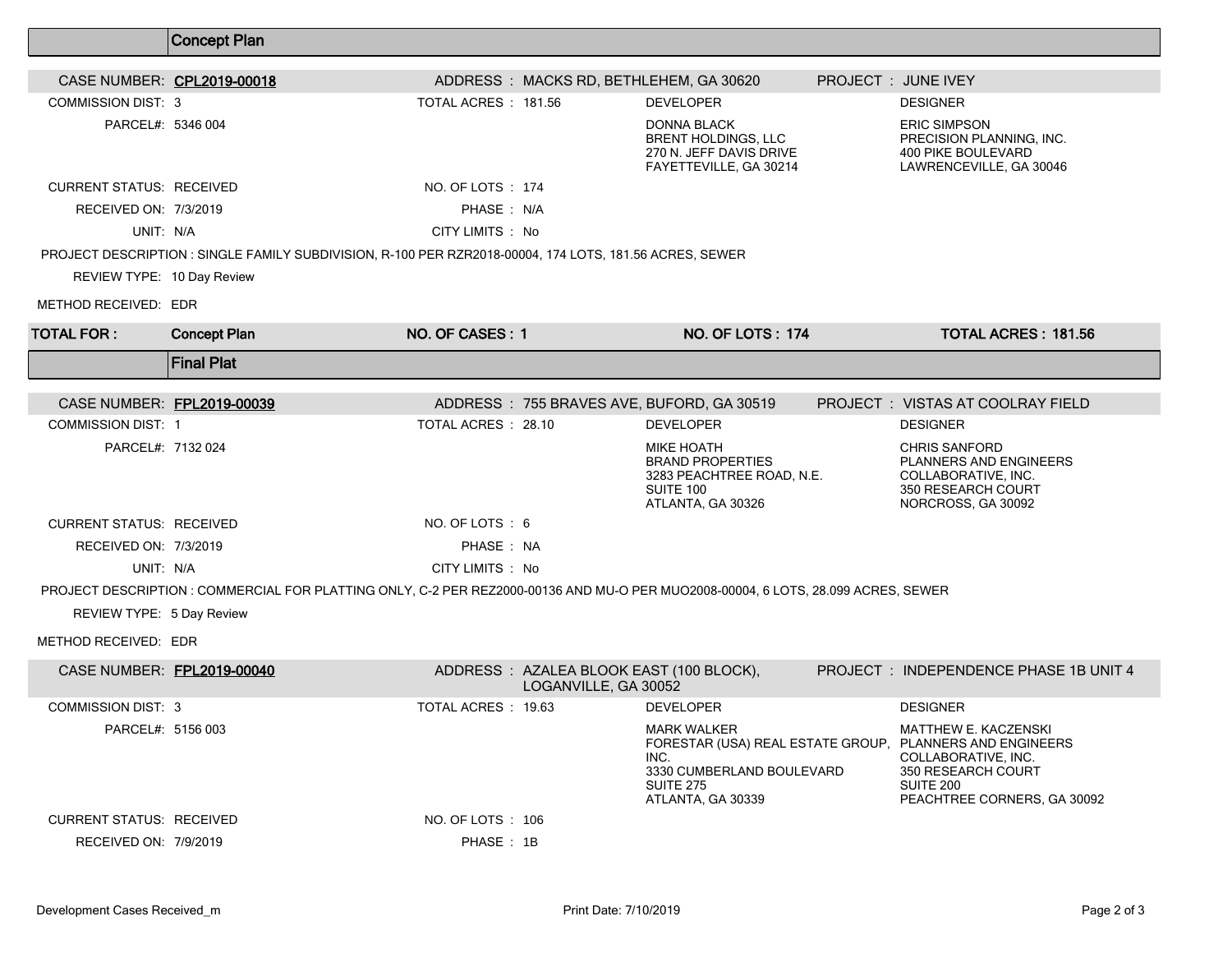| CASE NUMBER: FPL2019-00040<br>PROJECT: INDEPENDENCE PHASE 1B UNIT 4<br>ADDRESS : AZALEA BLOOK EAST (100 BLOCK),<br>LOGANVILLE, GA 30052<br>UNIT: $4$<br>CITY LIMITS No<br>PROJECT DESCRIPTION : SINGLE FAMILY SUBDIVISION, PHASE 1B UNIT 4, TND PER CIC-2018-00001, 106 LOTS, 19.625 ACRES, SEWER<br>REVIEW TYPE: 10 Day Review<br>METHOD RECEIVED: EDR<br>NO. OF CASES: 2<br><b>Final Plat</b><br><b>NO. OF LOTS: 112</b><br><b>TOTAL ACRES: 47.72</b><br>NO. OF CASES: 5<br><b>NO. OF LOTS: 286</b><br><b>GRAND TOTALS</b><br>TOTAL ACRES: 236.15 |                   |  |  |  |  |
|-----------------------------------------------------------------------------------------------------------------------------------------------------------------------------------------------------------------------------------------------------------------------------------------------------------------------------------------------------------------------------------------------------------------------------------------------------------------------------------------------------------------------------------------------------|-------------------|--|--|--|--|
|                                                                                                                                                                                                                                                                                                                                                                                                                                                                                                                                                     |                   |  |  |  |  |
|                                                                                                                                                                                                                                                                                                                                                                                                                                                                                                                                                     |                   |  |  |  |  |
|                                                                                                                                                                                                                                                                                                                                                                                                                                                                                                                                                     |                   |  |  |  |  |
|                                                                                                                                                                                                                                                                                                                                                                                                                                                                                                                                                     |                   |  |  |  |  |
|                                                                                                                                                                                                                                                                                                                                                                                                                                                                                                                                                     |                   |  |  |  |  |
|                                                                                                                                                                                                                                                                                                                                                                                                                                                                                                                                                     | <b>TOTAL FOR:</b> |  |  |  |  |
|                                                                                                                                                                                                                                                                                                                                                                                                                                                                                                                                                     |                   |  |  |  |  |
|                                                                                                                                                                                                                                                                                                                                                                                                                                                                                                                                                     |                   |  |  |  |  |